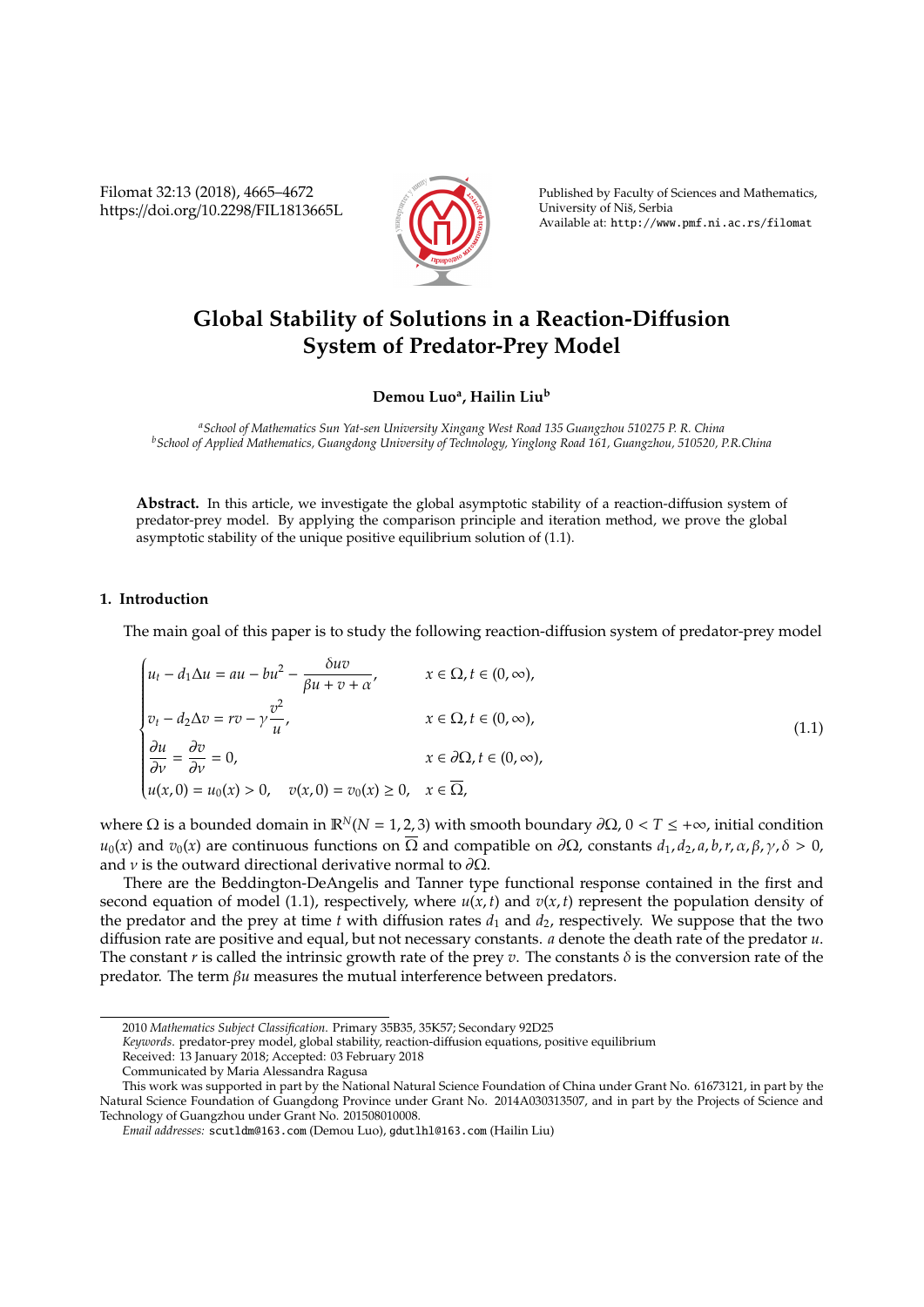The Beddington-DeAngelis type functional response term  $\frac{\delta uv}{\beta u+v+\alpha}$  was proposed by Beddington [1] and DeAngelis [2]. They introduced the following predator-prey model with this functional response term

$$
\begin{cases}\n\dot{x} = rx - \theta x^2 - \frac{\gamma xy}{a + bx + cy'} \\
\dot{y} = -dy + \frac{\delta xy}{a + bx + cy}.\n\end{cases}
$$
\n(1.2)

Huang et al. [3, 4] introduced a class of virus dynamics model with intracellular delay and nonlinear Beddington-DeAngelis infection rate. Liu and Kong [5] considered the dynamics of a predator-prey system with Beddington-DeAngelis functional response and delays.

Besides the Beddington-DeAngelis and Tanner type functional responses term mentioned above, there exist several other famous functional responses, such as well-known Holling type (I, II, III, IV), Hassel-Verley type and Monod-Haldane type functional responses and so on. Some researchers investigated and raised some well-known open questions for structured predator-prey models with different types of functional responses. Particularly, Peng and Wang [6] studied the steady states of a diffusive Holling-Tanner type predator-prey system

$$
\begin{cases}\n u_t - d_1 \Delta u = au - u^2 - \frac{uv}{u + m}, & x \in \Omega, t \in (0, \infty), \\
 v_t - d_2 \Delta v = rv - \frac{v^2}{\gamma u}, & x \in \Omega, t \in (0, \infty), \\
 \frac{\partial u}{\partial v} = \frac{\partial v}{\partial v} = 0, & x \in \partial\Omega, t \in (0, \infty), \\
 u(x, 0) = u_0(x) > 0, & v(x, 0) = v_0(x) \ge 0, & x \in \overline{\Omega},\n\end{cases}
$$
\n(1.3)

They proved the existence and non-existence of positive non-constant steady solutions for (1.3), and argued that (1.3) possesses no positive non-constant steady solution under a certain condition. In the another paper [7], the authors studied the stability of diffusive predator-prey model of Holling-Tanner type (1.3) by the construction of a standard linearization procedure and a Lyapunov function. Chen and Shi [8] focused attention on the steady states of (1.3). They applied the defined iteration and comparison principle sequences to prove the global asymptotic stability. Their scientific research achievement improves the earlier one proposed by Wang and Peng [7] which used Lyapunov method. We also note here that the (non-spatial) kinetic equation of system (1.3) was first introduced by May [10] and Tanner [9], see also [11, 12] and references therein.

Recently, Qi and Zhu [13] studied the global stability of a reaction-diffusion system of predator-prey model (1.3). Indeed, they established improved global asymptotic stability of the unique positive equilibrium solution in [13]. Besides the papers mentioned above, one can see [14–20] for more detailed information and biological significances of the studied system.

In the present paper by incorporating the ratio-dependent Beddington-DeAngelis functional response and diffusion term into system (1.3), motivated by the previous works [13], we will study the global stability of the positive equilibrium solution. Therefore, we argue that it is interesting, beneficial and significant to study the global asymptotic stability of (1.1) since it possesses biological implications and extends the former researches.

It is known via a direct and simple computation that (1.1) possesses a unique positive equilibrium  $(\bar{u}, \bar{v})$ , where

$$
\overline{u} = \frac{a(\beta + \frac{r}{\gamma}) - \alpha b - \delta \frac{r}{\gamma} + \sqrt{(a(\beta + \frac{r}{\gamma}) - \alpha b - \delta \frac{r}{\gamma})^2 + 4ab\alpha(\beta + \frac{r}{\gamma})}}{2b(\beta + \frac{r}{\gamma})}, \quad \overline{v} = \frac{r}{\gamma}\overline{u}.
$$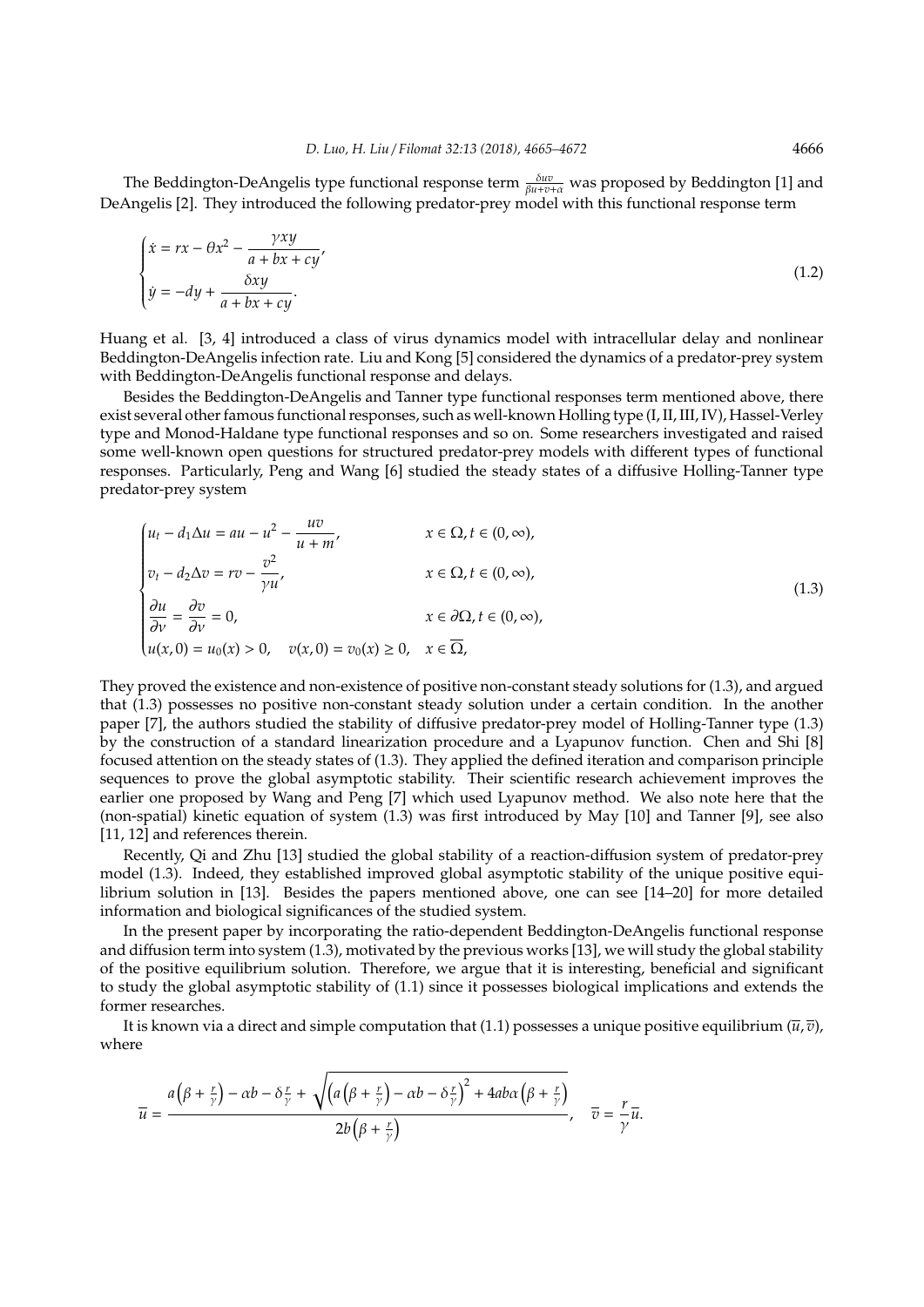## **2. Main result**

We define  $w = \frac{v}{u}$ , then we obtain

$$
w_t = \frac{v_t u - v u_t}{u^2} = \frac{v_t}{u} - \frac{u_t v}{u^2},
$$
  
\n
$$
\nabla w = \frac{\nabla v \cdot u - \nabla u \cdot v}{u^2} = \frac{\nabla v}{u} - \frac{\nabla u \cdot v}{u^2},
$$
  
\n
$$
\Delta w = \frac{\Delta v u^3 + u^2 \nabla u \cdot \nabla v - u^2 v \Delta u - u^2 \nabla u \cdot \nabla v - (\nabla v \cdot u - \nabla u \cdot v) 2u \nabla u}{u^4}
$$
  
\n
$$
= \frac{\Delta v}{u} - \frac{v \Delta u}{u^2} - \frac{2 \nabla u \cdot \nabla v}{u^2} + \frac{2v |\nabla u|^2}{u^3}.
$$

Therefore the equation satisfied by  $w(x, t)$  is

$$
w_t - d\Delta w = \left(\frac{v_t}{u} - \frac{u_t v}{u^2}\right) - d\left(\frac{\Delta v}{u} - \frac{v \Delta u}{u^2} - \frac{2\nabla u \cdot \nabla v}{u^2} + \frac{2v|\nabla u|^2}{u^3}\right)
$$
  

$$
= \frac{v_t - d\Delta v}{u} - \frac{v(u_t - d\Delta u)}{u^2} + 2d\frac{\nabla u}{u}\left(\frac{\nabla v}{u} - \frac{v\nabla u}{u^2}\right)
$$
  

$$
= \frac{v(r - \gamma \frac{v}{u})}{u} - \frac{v\left(au - bu^2 - \frac{\delta uv}{\beta u + v + \alpha}\right)}{u^2} + 2d\frac{\nabla u}{u} \cdot \nabla w
$$
  

$$
= w\left(r - a + bu + w\left(\frac{\delta u}{\beta u + v + \alpha} - \gamma\right)\right) + 2d\frac{\nabla u}{u} \cdot \nabla w.
$$
 (2.1)

**Theorem 2.1.** *Suppose d* =  $d(x, t)$  *is strictly positive, bounded and continuous in*  $\Omega \times [0, +\infty)$ *, a, b, r,*  $\alpha$ *,*  $\beta$ *,*  $\gamma$ *, and*  $\delta$ *are positive constants,*  $r < a$ *, then the positive equilibrium solution*  $(\overline{u}, \overline{v})$  *is globally asymptotically stable in the sense that every solution u*(*x*, *t*) *of (1.1) satisfies*

$$
\lim_{t\to\infty} (u(x,t),v(x,t)) = (\overline{u},\overline{v})
$$

*uniformly in*  $x \in \Omega$ *.* 

**Proposition 2.2.** *Suppose*  $r < a$  *and*  $\varepsilon_1 > 0$  *small. There exists a sufficiently large constant*  $T > 0$  *such that the solution u of (1.1) satisfies*

$$
u \leq \overline{u}_2(\varepsilon_1) \equiv \frac{a\beta - (\alpha + \frac{r}{\gamma}\underline{u}_1)b + \sqrt{[\alpha\beta - (\alpha + \frac{r}{\gamma}\underline{u}_1)b]^2 + 4ab\beta(\alpha + \frac{r}{\gamma}\underline{u}_1)} + O(\varepsilon_1),}
$$

*for*  $x \in \Omega$  *and*  $t \geq T$ *, where* 

$$
\begin{split} \underline{u}_1=&\frac{a(\beta+\underline{w}_1(\varepsilon_1)) -\alpha b -\delta \underline{w}_1(\varepsilon_1)+\sqrt{\left[a(\beta+\underline{w}_1(\varepsilon_1)) -\alpha b -\delta \underline{w}_1(\varepsilon_1)\right]^2+4ab\alpha(\beta+\underline{w}_1(\varepsilon_1))}}{2b(\beta+\overline{w}_1(\varepsilon_1))},\\ \overline{w}_1=&\frac{(r+\delta)\overline{u}_1+b\overline{u}_1^2-(a+\beta\gamma)\overline{u}_1-\alpha\gamma}{2\gamma\overline{u}_1}\\ &+\frac{\sqrt{\left[(a+\beta\gamma)\overline{u}_1-(r+\delta)\overline{u}_1-b\overline{u}_1^2+\alpha\gamma\right]^2+4\gamma\overline{u}_1\left[\alpha(r-a)+(r\beta-a\beta+b\alpha+b\beta\overline{u}_1)\overline{u}_1\right]}}{2\gamma\overline{u}_1}. \end{split}
$$

*and*  $\overline{u}_1 \equiv \frac{a}{b}$ .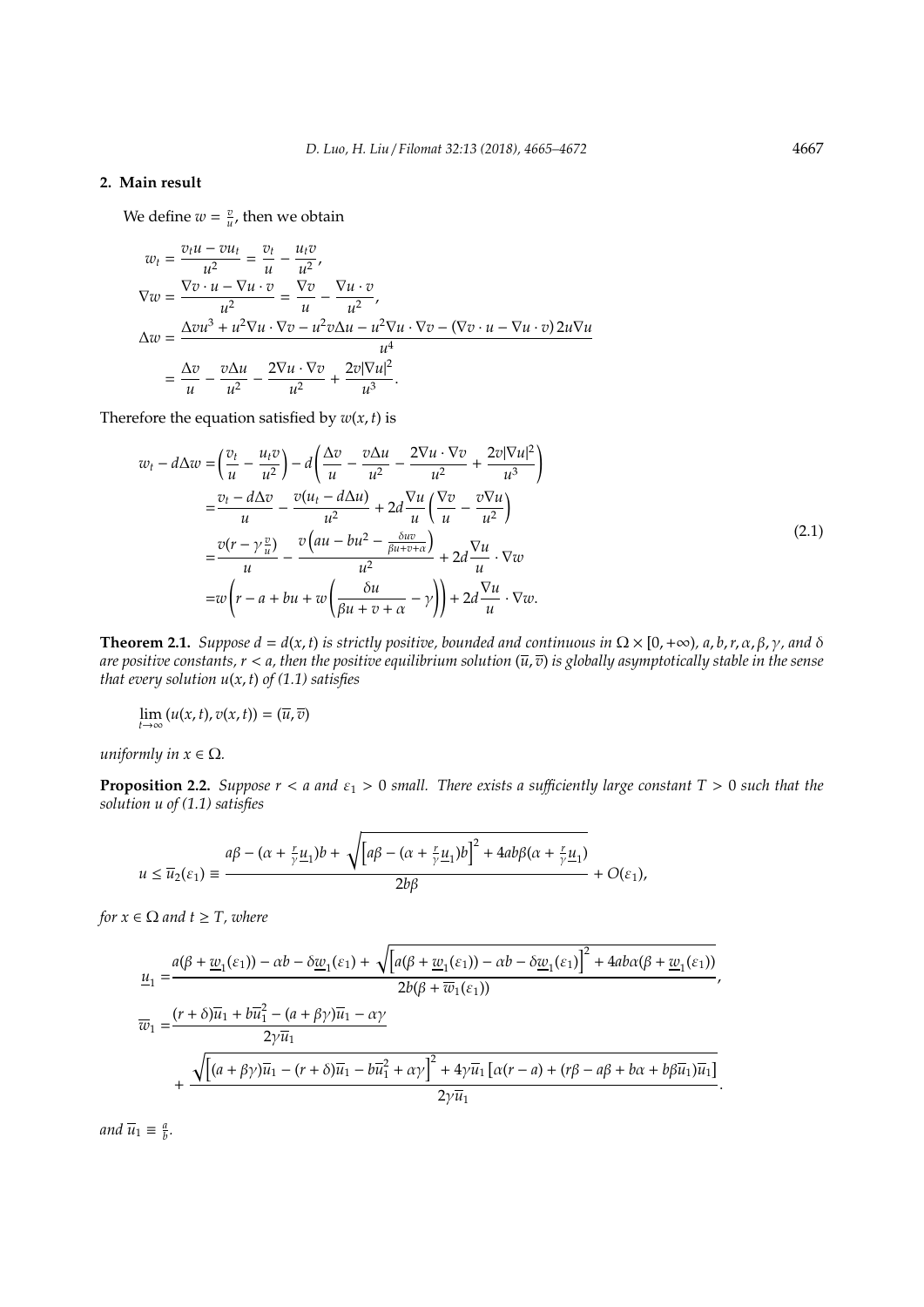#### **Proof of Proposition** 2.2

*Proof.* Since  $u > 0$ ,  $v \ge 0$ , a simple computation gives

 $u_t - d\Delta u \leq u(a - bu)$ , in  $\Omega \times (0, \infty)$ .

By a simple comparison and the well established fact that any positive solution of

$$
\begin{cases} u_t - d_1 \Delta u = u(a - bu), & x \in \Omega, t \in (0, \infty), \\ \frac{\partial u}{\partial \nu} = 0, & x \in \partial \Omega, t \in (0, \infty), \end{cases}
$$

converges to the asymptotic stable equilibrium  $\frac{a}{b}$  as  $t \to \infty$ , we obtain that for all  $\varepsilon_1 > 0$ , there exists a constant  $t_1 > 0$ , such that

$$
u(x,t) < \overline{u}_1(\varepsilon_1) \equiv \frac{a}{b} + \frac{\varepsilon_1}{5} \tag{2.2}
$$

for *x*  $\in \Omega$  and *t*  $\geq t_1$ . Hence

$$
w_t - d\Delta w \le w \left(r - a + b\overline{u}_1(\varepsilon_1) + w \left(\frac{\delta \overline{u}_1(\varepsilon_1)}{\beta \overline{u}_1(\varepsilon_1) + \overline{u}_1(\varepsilon_1)w + \alpha} - \gamma\right)\right) + 2d\frac{\nabla u}{u} \cdot \nabla w.
$$

for  $x \in \Omega$  and  $t \ge t_1$ .

It is obvious that the following equation about  $W(t)$ 

$$
\mathcal{W}_t = \mathcal{W}\left(r - a + b\overline{u}_1(\varepsilon_1) + \mathcal{W}\left(\frac{\delta\overline{u}_1(\varepsilon_1)}{\beta\overline{u}_1(\varepsilon_1) + \overline{u}_1(\varepsilon_1)\mathcal{W} + \alpha} - \gamma\right)\right)
$$
(2.3)

possesses three solutions:

$$
\mathcal{W}_0 = 0,
$$
\n
$$
\mathcal{W}_{1,2} = \frac{(r+\delta)\overline{u}_1(\varepsilon_1) + b\overline{u}_1^2(\varepsilon_1) - (a+\beta\gamma)\overline{u}_1(\varepsilon_1) - \alpha\gamma}{2\gamma\overline{u}_1(\varepsilon_1)}
$$
\n
$$
\pm \frac{\sqrt{\left[(a+\beta\gamma)\overline{u}_1(\varepsilon_1) - (r+\delta)\overline{u}_1(\varepsilon_1) - b\overline{u}_1^2(\varepsilon_1) + \alpha\gamma\right]^2 + 4\gamma\overline{u}_1(\varepsilon_1)(r-a+b\overline{u}_1)(\alpha+\beta\overline{u}_1)}}{2\gamma\overline{u}_1(\varepsilon_1)}.
$$
\n(2.4)

It is obvious that  $W_1(t)$  is the unique asymptotically stable positive equilibrium point of (2.3), and  $W_0(t) = 0$  is unstable. Since the trajectories of (2.3) cannot cross the *x*-axis, then all positive solutions  $W(t)$ of (2.3) will converge to the unique positive asymptotically stable equilibrium point  $W_1(t)$ . By a simple comparison argument, we obtain that there possesses a positive constant  $t_2 \geq t_1$  satisfies

$$
0 < w(x, t) = \frac{v(x, t)}{u(x, t)} \le \overline{w}_1(\varepsilon_1) \equiv \mathcal{W}_1 + \frac{\varepsilon_1}{5} \tag{2.5}
$$

for all  $x \in \Omega$  and  $t \ge t_2$ . Therefore,  $v \le \overline{w}_1(\varepsilon_1)u$ , and

$$
u_t - d\Delta u \ge u(a - bu) - \frac{\delta \overline{w}_1(\varepsilon_1)u}{\frac{\alpha}{u} + \beta + \overline{w}_1(\varepsilon_1)} = \frac{u\left[(a - bu)\left(\frac{\alpha}{u} + \beta + \overline{w}_1(\varepsilon_1)\right) - \delta \overline{w}_1(\varepsilon_1)\right]}{\frac{\alpha}{u} + \beta + \overline{w}_1(\varepsilon_1)}
$$

for all  $x \in \Omega$  and  $t \ge t_2$ . Let

$$
(a - bu) \left(\frac{\alpha}{u} + \beta + \overline{w}_1(\varepsilon_1)\right) - \delta \overline{w}_1(\varepsilon_1) = 0,
$$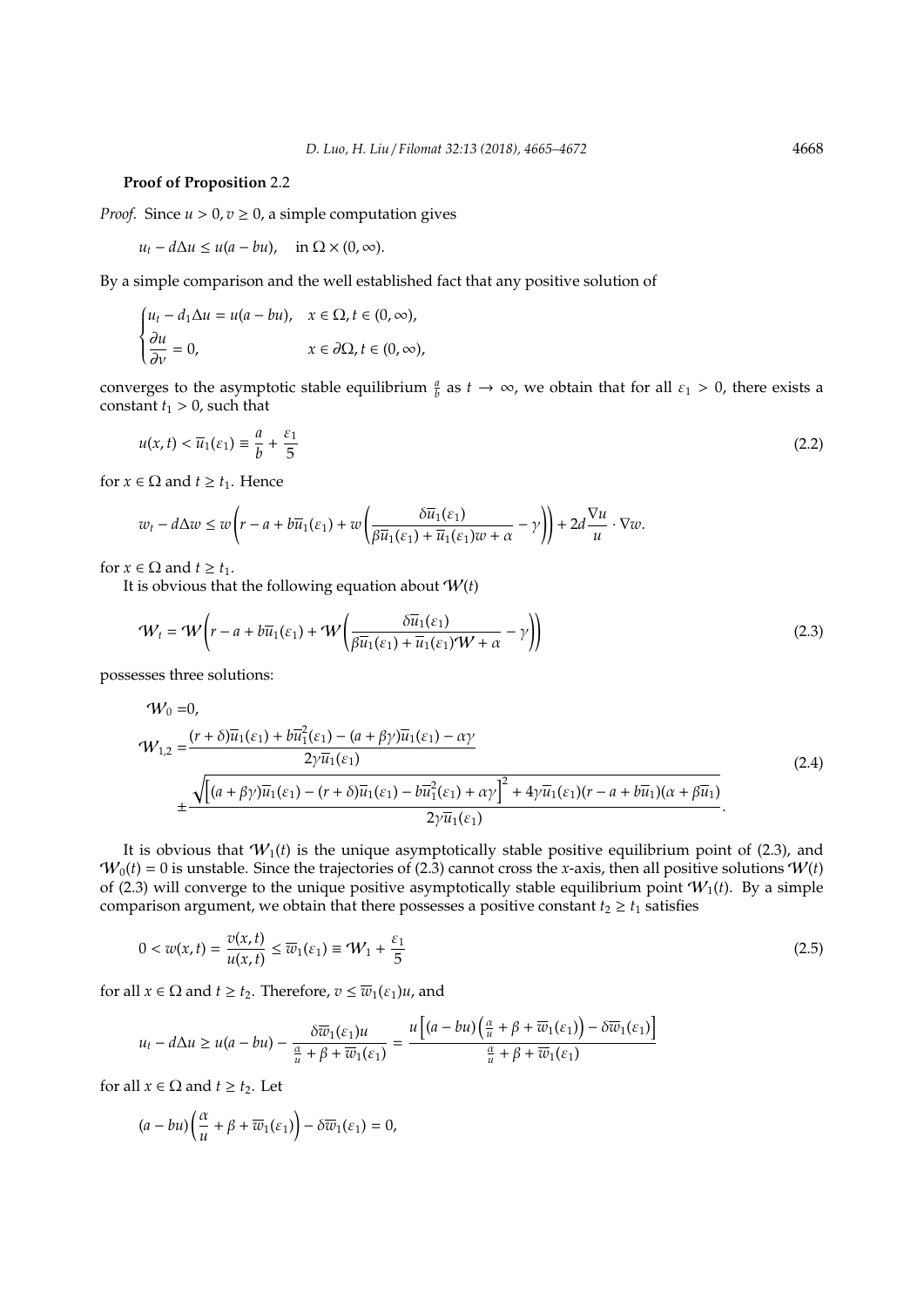then we obtain only one positive solution

$$
u_+ = \frac{a(\beta + \overline{w}_1(\varepsilon_1)) - \alpha b - \delta \overline{w}_1(\varepsilon_1) + \sqrt{[a(\beta + \overline{w}_1(\varepsilon_1)) - \alpha b - \delta \overline{w}_1(\varepsilon_1)]^2 + 4ab\alpha(\beta + \overline{w}_1(\varepsilon_1))}}{2b(\beta + \overline{w}_1(\varepsilon_1))},
$$

which is a stable equilibrium point of the corresponding ordinary differential equation

$$
u_t = \frac{u\left[ (a - bu)\left(\frac{\alpha}{u} + \beta + \overline{w}_1(\varepsilon_1)\right) - \delta \overline{w}_1(\varepsilon_1) \right]}{\frac{\alpha}{u} + \beta + \overline{w}_1(\varepsilon_1)}.
$$
\n(2.6)

Hence, all positive solution of (2.6) will converge to  $u_+$ , which means that there exists  $t_3 > t_2$  such that

$$
u \ge \underline{u}_1(\varepsilon_1) \equiv u_+ - \frac{\varepsilon_1}{5}
$$
  
= 
$$
\frac{a(\beta + \overline{w}_1(\varepsilon_1)) - \alpha b - \delta \overline{w}_1(\varepsilon_1) + \sqrt{[a(\beta + \overline{w}_1(\varepsilon_1)) - \alpha b - \delta \overline{w}_1(\varepsilon_1)]^2 + 4ab\alpha(\beta + \overline{w}_1(\varepsilon_1))}}{2b(\beta + \overline{w}_1(\varepsilon_1))} - \frac{\varepsilon_1}{5},
$$
 (2.7)

for all  $x \in \Omega$  and  $t \ge t_3$ . On the other hand, by applying the second equation of (1.1), we have

$$
v_t - d\Delta v \ge rv - \gamma \frac{v^2}{\underline{u}_1(\varepsilon_1)}
$$

for all  $x \in \Omega$  and  $t \ge t_3$ . Therefore, there exists a constant  $t_4 > t_3$  such that

$$
v \ge \underline{v}_1(\varepsilon_1) = \frac{r\underline{u}_1(\varepsilon_1)}{\gamma} - \frac{\varepsilon_1}{5} \tag{2.8}
$$

for all  $x \in \Omega$  and  $t \ge t_4$ . Setting the estimate  $v \ge v_1(\varepsilon_1)$  into the first equation of (1.1), we have

$$
u_t - d\Delta u \le au - bu^2 - \frac{\delta u \underline{v}_1(\varepsilon_1)}{\beta u + \underline{v}_1(\varepsilon_1) + \alpha} = \frac{u\left[ (a - bu)(\beta u + \underline{v}_1(\varepsilon_1) + \alpha) - \delta \underline{v}_1(\varepsilon_1) \right]}{\beta u + \underline{v}_1(\varepsilon_1) + \alpha}
$$

The quadratic equation of one variable

$$
(a - bu)(\beta u + \underline{v}_1(\varepsilon_1) + \alpha) - \delta \underline{v}_1(\varepsilon_1) = 0
$$

possesses only one positive solution

$$
u^{+} = \frac{a\beta - (\alpha + \underline{v}_{1}(\varepsilon_{1}))b + \sqrt{[a\beta - (\alpha + \underline{v}_{1}(\varepsilon_{1}))b]^{2} + 4[a(\alpha + \underline{v}_{1}(\varepsilon_{1})) - \delta \underline{v}_{1}(\varepsilon_{1})]b\beta}}{2b\beta}
$$
(2.9)

By comparison principle, we can draw a conclusion that there exists  $t_5 > t_4$  such that if  $t \ge t_5$ ,

$$
u \le \overline{u}_2(\varepsilon_1) \equiv u^+ + \frac{\varepsilon_1}{5}
$$
  
= 
$$
\frac{a\beta - (\alpha + \underline{v}_1(\varepsilon_1))b + \sqrt{[a\beta - (\alpha + \underline{v}_1(\varepsilon_1))b]^2 + 4[a(\alpha + \underline{v}_1(\varepsilon_1)) - \delta \underline{v}_1(\varepsilon_1)]b\beta}}{2b\beta} + \frac{\varepsilon_1}{5}.
$$
 (2.10)

The expression of  $\overline{u}_2(\varepsilon_1)$  and that of  $\underline{u}_1(\varepsilon_1)$  and  $\overline{w}_1(\varepsilon_1)$  are valid by a simple computation using (2.2), (2.4), (2.5) and (2.7)-(2.10). The proof is complete.  $\Box$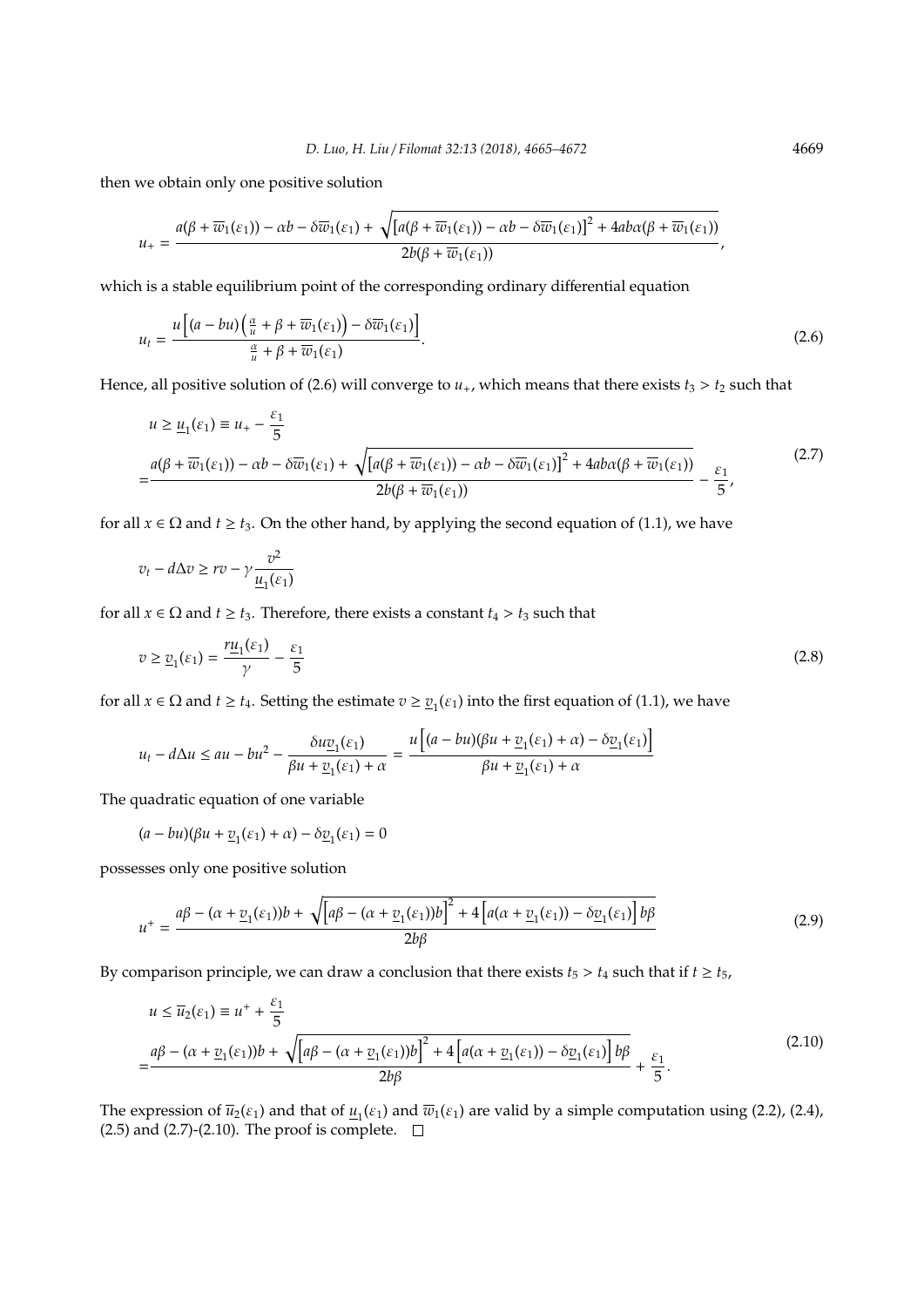By repeating the above step, there exists a sufficiently large *T* such that when  $t \geq T$ ,

$$
u \le \overline{u}_{n+1}(\varepsilon_1)
$$
\n
$$
= \frac{a\beta - (\alpha + \underline{v}_n(\varepsilon_1))b + \sqrt{[a\beta - (\alpha + \underline{v}_n(\varepsilon_1))b]^2 + 4[a(\alpha + \underline{v}_n(\varepsilon_1)) - \delta \underline{v}_n(\varepsilon_1)]b\beta}}{2b\beta} + \frac{\varepsilon_1}{5},
$$
\n
$$
u \ge \underline{u}_n(\varepsilon_1)
$$
\n
$$
= \frac{a(\beta + \overline{w}_n(\varepsilon_1)) - \alpha b - \delta \overline{w}_n(\varepsilon_1) + \sqrt{[a(\beta + \overline{w}_n(\varepsilon_1)) - \alpha b - \delta \overline{w}_n(\varepsilon_1)]^2 + 4ab\alpha(\beta + \overline{w}_n(\varepsilon_1))}}{2b(\beta + \overline{w}_n(\varepsilon_1))} - \frac{\varepsilon_1}{5}
$$

uniformly in  $\Omega$  for any positive integer  $n$ , where

$$
\begin{split} \underline{v}_{n}(\varepsilon_{1}) &= \frac{r\underline{u}_{n}(\varepsilon_{1})}{\gamma} - \frac{\varepsilon_{1}}{5}, \\ \overline{w}_{n} &= \frac{(r+\delta)\overline{u}_{n} + b\overline{u}_{n}^{2} - (a+\beta\gamma)\overline{u}_{n} - \alpha\gamma}{2\gamma\overline{u}_{n}} \\ &+ \frac{\sqrt{\left[(a+\beta\gamma)\overline{u}_{n} - (r+\delta)\overline{u}_{n} - b\overline{u}_{n}^{2} + \alpha\gamma\right]^{2} + 4\gamma\overline{u}_{n}\left[\alpha(r-a) + (r\beta - a\beta + b\alpha + b\beta\overline{u}_{n})\overline{u}_{n}\right]}}{2\gamma\overline{u}_{n}}. \end{split}
$$

When setting  $\varepsilon_1 = 0$ , we obtain

$$
\overline{u}_{n+1} = \frac{a\beta - (\alpha + \frac{r}{\gamma} \underline{u}_n)b + \sqrt{[\alpha\beta - (\alpha + \frac{r}{\gamma} \underline{u}_n)b]^2 + 4[\alpha(\alpha + \frac{r}{\gamma} \underline{u}_n) - \delta \frac{r}{\gamma} \underline{u}_n]b\beta}}{2b\beta},
$$
\n
$$
\underline{u}_n = \frac{a(\beta + \overline{w}_n) - \alpha b - \delta \overline{w}_n + \sqrt{[\alpha(\beta + \overline{w}_n) - \alpha b - \delta \overline{w}_n]^2 + 4ab\alpha(\beta + \overline{w}_n)}}{2b(\beta + \overline{w}_n)},
$$
\n
$$
\underline{v}_n = \frac{r}{\gamma} \underline{u}_n
$$

and  $\overline{u}_1 = \frac{a}{b}$ ,  $\overline{u}_1 > \overline{u}$ ,  $\underline{u}_1 < \overline{u}$ . It is known by a direct calculation with the first equality proposed above that

$$
\left[a\beta - \left(\alpha + \frac{r}{\gamma} \underline{u}_1\right)b\right]^2 + 4\left[a\left(\alpha + \frac{r}{\gamma} \underline{u}_1\right) - \delta \frac{r}{\gamma} \underline{u}_1\right]b\beta
$$
  

$$
= (a\beta + \alpha b)^2 + \frac{r^2 b^2 \underline{u}_1^2}{\gamma^2} + 2(a\beta + \alpha b)\frac{rb}{\gamma} \underline{u}_1 - \frac{4\delta b\beta r \underline{u}_1}{\gamma}
$$
  

$$
< \left[a\beta + \left(\alpha + \frac{r}{\gamma} \underline{u}_1\right)b\right]^2.
$$

Therefore,

$$
\overline{u}_2=\dfrac{a\beta-(\alpha+\frac{r}{\gamma}\underline{u}_1)b+\sqrt{\left[a\beta-(\alpha+\frac{r}{\gamma}\underline{u}_1)b\right]^2+4\left[a(\alpha+\frac{r}{\gamma}\underline{u}_1)-\delta\frac{r}{\gamma}\underline{u}_1\right]b\beta}}{2b\beta}<\dfrac{2a\beta}{2b\beta}=\dfrac{a}{b}=\overline{u}_1.
$$

Then, by induction, we can obtain that the sequence  $\{\overline{u}_n\}$  is decreasing as  $n \to \infty$ . Similarly, since

$$
\overline{w}_n = \frac{r + \delta}{2\gamma} + \frac{b\overline{u}_n}{2\gamma} - \frac{a + \beta\gamma}{2\gamma} - \frac{\alpha}{2\overline{u}_n} \n+ \sqrt{\left(\frac{r + \delta}{2\gamma} + \frac{b\overline{u}_n}{2\gamma} - \frac{a + \beta\gamma}{2\gamma} - \frac{\alpha}{2\overline{u}_n}\right)^2 + \frac{1}{\gamma}\left(\frac{\alpha(r - a)}{\overline{u}_n} + r\beta - a\beta + b\alpha + b\beta\overline{u}_n\right)},
$$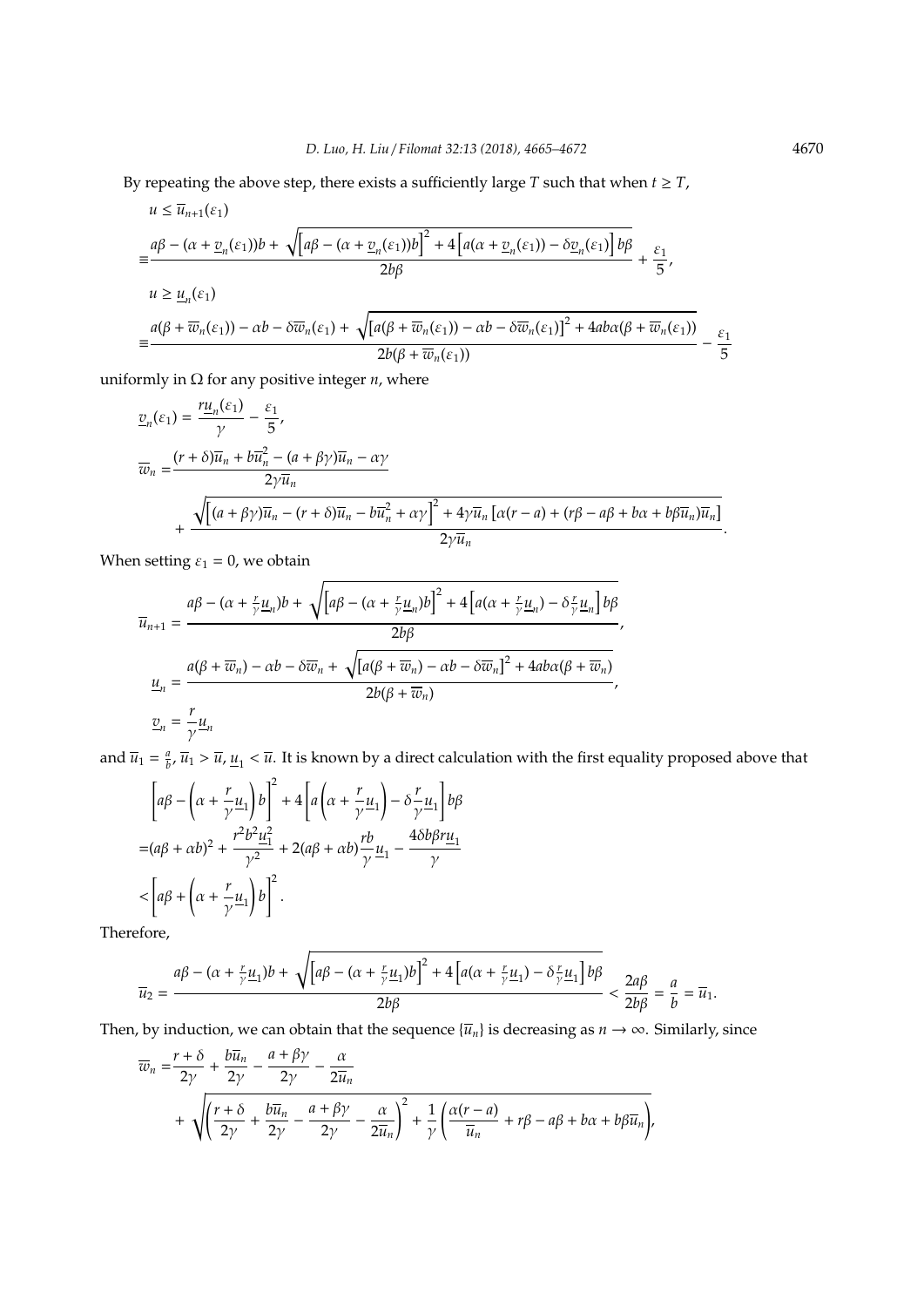and

$$
\underline{u}_n = \frac{1}{2} \left[ \left( \frac{a}{b} - \frac{\alpha b + \delta \overline{w}_n}{b(\beta + \overline{w}_n)} \right) + \sqrt{\left( \frac{a}{b} + \frac{\alpha b + \delta \overline{w}_n}{b(\beta + \overline{w}_n)} \right)^2 - \frac{4a \delta \overline{w}_n}{b^2(\beta + \overline{w}_n)}} \right],
$$

where  $r < a$ , we obtain that the sequence  $\{\overline{w}_n\}$  is decreasing and the sequence  $\{\underline{u}_n\}$  is increasing. Hence, we obtain

$$
\lim_{n\to\infty}\overline{u}_n=\lim_{n\to\infty}\underline{u}_n=\overline{u}
$$

under the assumption of Theorem 2.1. Thus, we obtain

$$
\lim_{n\to\infty}\overline{v}_n=\lim_{n\to\infty}\underline{v}_n=\overline{v}.
$$

Now, we prove  $\lim_{t \to \infty} (u(x, t), v(x, t)) = (\overline{u}, \overline{v})$  uniformly in  $x \in \Omega$ . **Proof of Theorem** 2.1

*Proof.* For any  $\varepsilon > 0$ , there exists  $N_1 \in \mathbb{Z}^+$  such that when  $n > N_1$ ,

$$
\left|\overline{u}_n - \overline{u}\right| + \left|\underline{u}_n - \overline{u}\right| < \frac{\varepsilon}{4}.\tag{2.11}
$$

We can choose a sufficiently small positive number  $\varepsilon_1 > 0$  such that

$$
\left|\overline{u}_{N_1}(\varepsilon_1) - \overline{u}_{N_1}\right| + \left|\underline{u}_{N_1}(\varepsilon_1) - \underline{u}_{N_1}\right| < \frac{\varepsilon}{4}.\tag{2.12}
$$

For any  $\varepsilon > 0$ , there exists  $N_2 \in \mathbb{Z}^+$  such that when  $n > N_2$ ,

$$
\left|\overline{v}_n - \overline{v}\right| + \left|\underline{v}_n - \overline{v}\right| < \frac{\varepsilon}{4}.\tag{2.13}
$$

We can choose a sufficiently small positive number  $\varepsilon_2 > 0$  such that

$$
\left|\overline{v}_{N_2}(\varepsilon_1) - \overline{v}_{N_2}\right| + \left|\underline{v}_{N_2}(\varepsilon_1) - \underline{v}_{N_2}\right| < \frac{\varepsilon}{4}.\tag{2.14}
$$

Furthermore, there exists  $t_{M_1}$ ,  $t_{M_2} \gg a$  such that when  $t \geq t_{M_1}$  and  $t \geq t_{M_2}$ , we have

$$
\underline{u}_{N_1}(\varepsilon_1) \le u(x,t) \le \overline{u}_{N_1}(\varepsilon_1) \quad \text{in } \Omega
$$
  

$$
\underline{v}_{N_2}(\varepsilon_2) \le u(x,t) \le \overline{v}_{N_2}(\varepsilon_2) \quad \text{in } \Omega
$$

respectively.

Let  $N = \max\{N_1, N_2\}$ ,  $\epsilon = \min\{\epsilon_1, \epsilon_2\}$  and  $t_M = \max\{t_{M_1}, t_{M_2}\}$ . Hence, by (2.11)- (2.14), when  $t \ge t_M$ , we obtain

 $|u(x,t) - \overline{u}| < \varepsilon$  and  $|v(x,t) - \overline{v}| < \varepsilon$  in  $\Omega$ 

This proves  $\lim_{t\to\infty} u(x,t) = \overline{u}$  and  $\lim_{t\to\infty} v(x,t) = \overline{v}$  uniformly in  $x \in \Omega$ . This completes the proof of Theorem 2.1.  $\square$